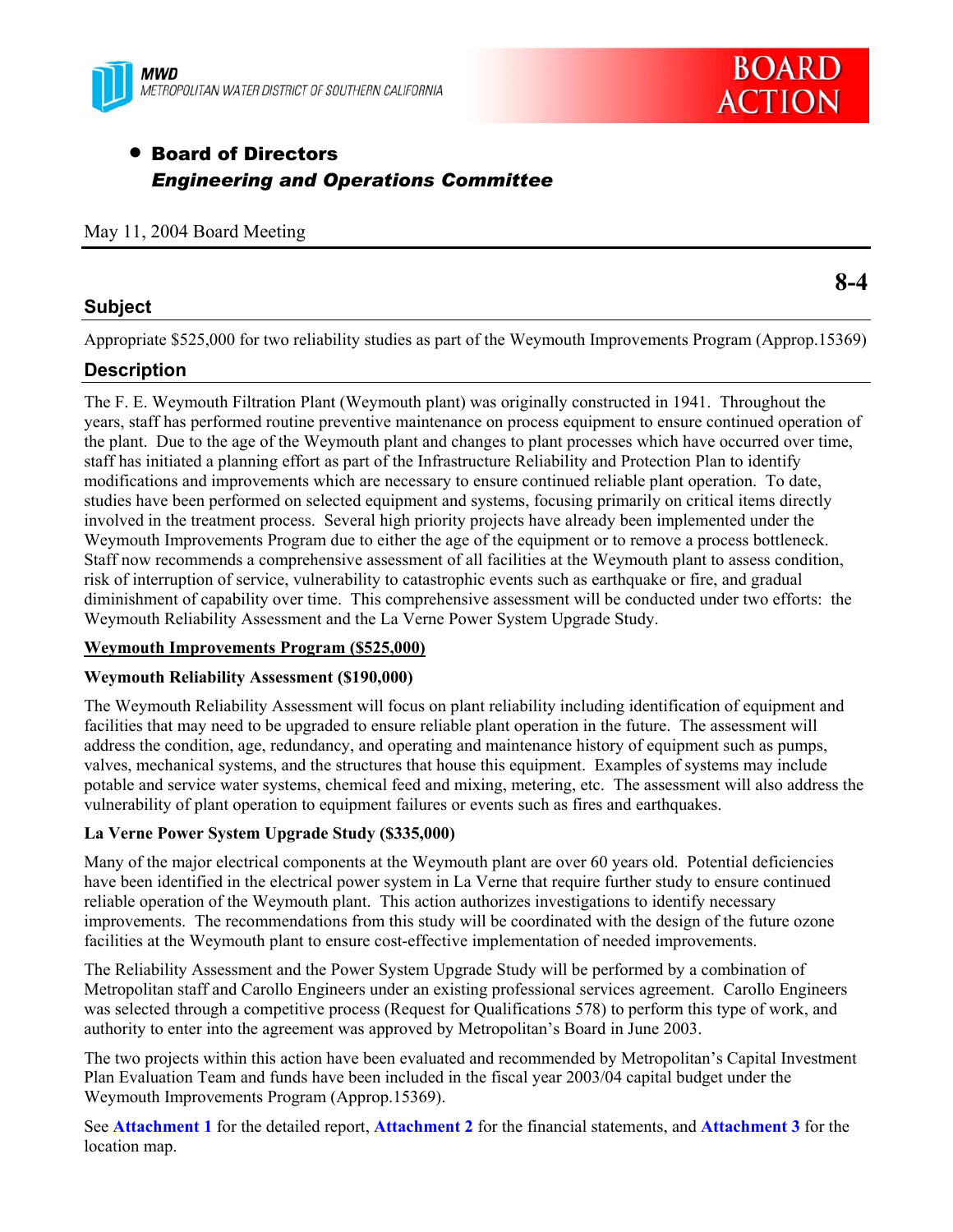### **Policy**

Metropolitan Water District Administrative Code § 5108: Capital Project Appropriation

# **California Environmental Quality Act (CEQA)**

CEQA determination for Option #1:

### **Weymouth Reliability Assessment and La Verne Power System Upgrade Study**

The proposed actions are categorically exempt under the provisions of CEQA and the State CEQA Guidelines. The proposed actions consist of basic data collection and resource evaluation activities, which do not result in a serious or major disturbance to an environmental resource. This may be strictly for information gathering purposes, or as part of a study leading to an action which a public agency has not yet approved, adopted, or funded. Accordingly, the proposed actions qualify as a Class 6 Categorical Exemption (Section 15306 of the State CEQA Guidelines).

The CEQA determination is: Determine that pursuant to CEQA, the proposed actions qualify under a Categorical Exemption (Class 6, Section 15306 of the State CEQA Guidelines).

CEQA determination for Option #2:

None required

## **Board Options/Fiscal Impacts**

### **Option #1**

Adopt the CEQA determination and

- a. Appropriate \$525,000 in budgeted funds; and
- b. Authorize the Weymouth Reliability Assessment and the La Verne Power System Upgrade Study.

**Fiscal Impact:** \$525,000 under Approp. 15369

#### **Option #2**

Do not authorize the work described in this letter. Implementation of this option will forego an opportunity to reduce long-term O&M costs and to reduce the risk of unplanned plant outages. **Fiscal Impact:** None

### **Staff Recommendation**

Option #1

*Roy L. Wolfe* 

4/5/2004 *Date* 

*Manager, Corporate Resources* 

*Ronald R. Gastelum Chief Executive Officer* 

4/20/2004 *Date* 

**Attachment 1 – Detailed Report Attachment 2 – Financial Statement Attachment 3 – Location Map**  BLA #2850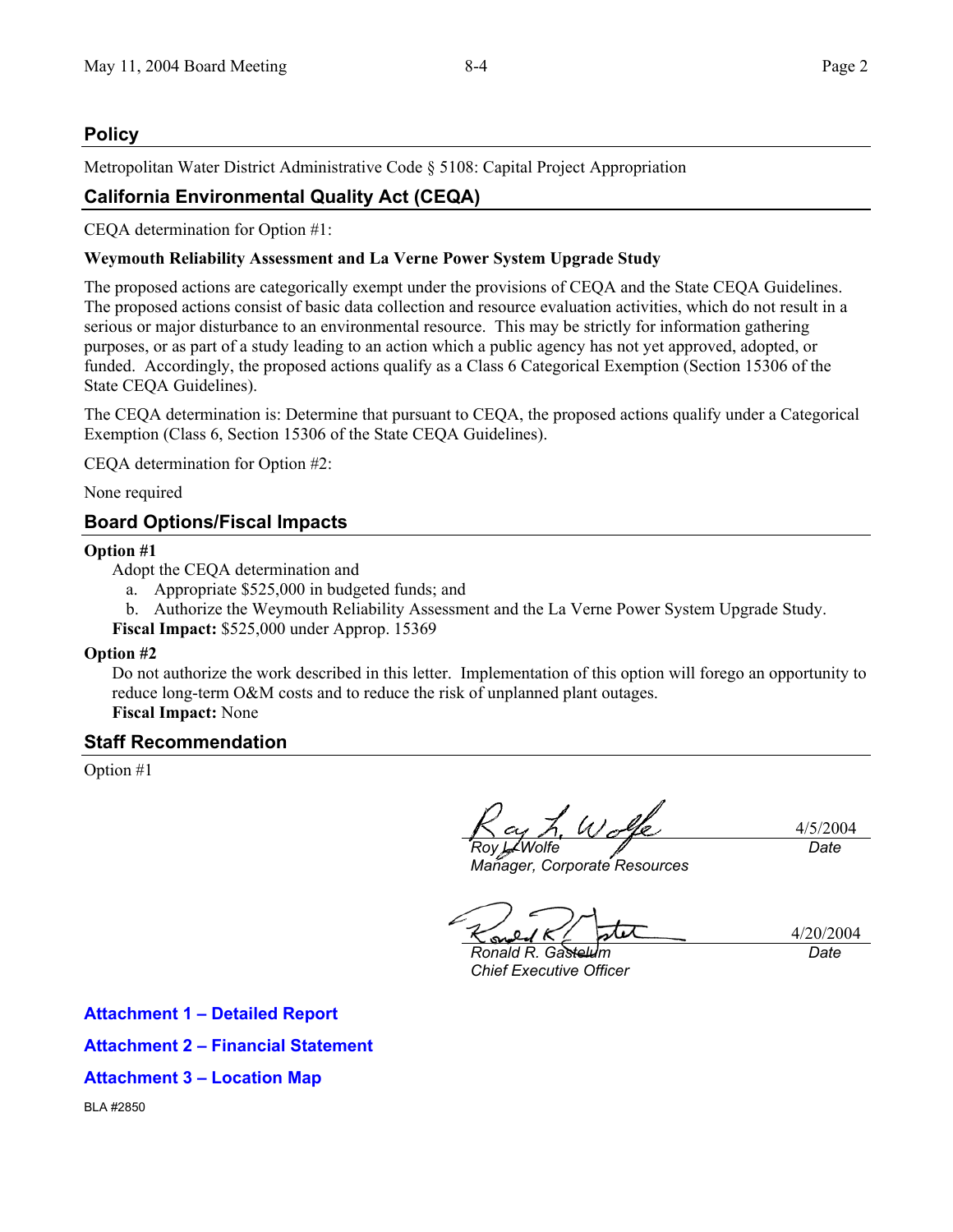### **Detailed Report**

The F. E. Weymouth Filtration Plant (Weymouth plant) was placed into service in 1941 with an initial capacity of 100 mgd. The Weymouth plant was expanded twice to its current capacity of 520 mgd. The plant delivers treated water to Metropolitan's Central Pool portion of the distribution system.

The Weymouth Improvements Program was established to implement multiple projects necessary to ensure plant reliability and comply with drinking water and environmental regulations.

### **Weymouth Improvements Program (\$525,000)**

### **Weymouth Reliability Assessment (\$190,000)**

### *Purpose/Background*

The Weymouth Reliability Assessment will focus on plant reliability including identification of equipment and facilities that may need to be upgraded to ensure reliable plant operation in the future. The assessment will focus on mechanical equipment and systems, and the structures which house them.

### *Project Description*

The study includes a systematic assessment of the facilities at the Weymouth site to identify equipment and facilities whose performance may have degraded over time or may not be adequate to meet current and projected water demands. The assessment will address the condition, age, redundancy, and operating and maintenance history of equipment such as pumps, valves, mechanical systems, and the structures that house this equipment. Examples of systems may include potable and service water systems, chemical feed and mixing, metering, etc. In addition, the vulnerability of facilities to events such as earthquakes and fires will be evaluated to determine if selective upgrading is required. Recommendations for replacing or upgrading facilities will be evaluated through the Capital Investment Plan process.

### **La Verne Power System Upgrade Study (\$335,000)**

#### *Purpose/Background*

Loss of electrical power to the La Verne facility may disrupt the filtration plant's ability to treat water until power is restored. A single 12-kilovolt (kV) feeder from Southern California Edison (SCE) supplies electricity, and a single one-megawatt generator provides back-up power to the plant.

Some of the major electrical components at Weymouth are over 60 years old. If major electrical equipment such as the main transformer or switchgear were to fail, the plant would lose power. The primary distribution voltage is 2.4 kV, which is virtually obsolete and is incompatible with planned new ozone facilities. Existing electrical equipment also requires extensive maintenance, and replacement parts are no longer available for some of the equipment. Staff recommends that these concerns with Weymouth's aging electrical system be further studied. Results of the studies may lead to recommendations for electrical system upgrades.

### *Project Description*

This study will evaluate alternatives to upgrade the emergency power system and existing electrical distribution equipment to maintain plant reliability. Some of the improvements to be considered include a new power service with two circuits from SCE with the ability to automatically switch to the standby circuit, additional emergency power capabilities, installation of microturbines, adding double-ended substations on critical systems, and seismic upgrades to the electrical equipment. The proposed study will develop and evaluate cost-effective potential solutions.

The addition of ozone facilities at Weymouth will greatly increase the power demand at the treatment plant. A new SCE service to the site will be required to supply this additional power. Upgrading the aging electrical system at Weymouth at the same time as ORP construction may reduce the cost of these upgrades and provide a more compatible and reliable electrical system.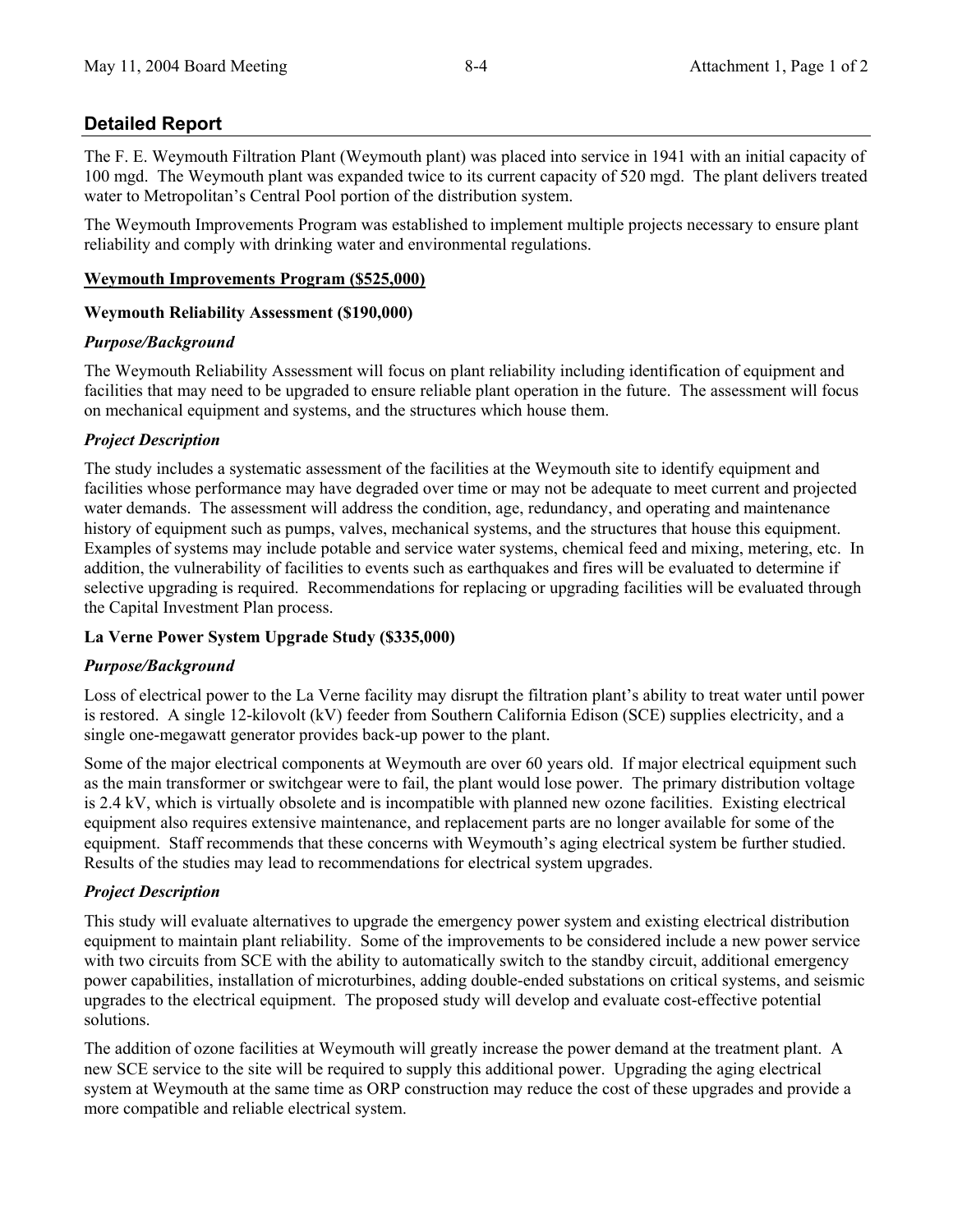This action authorizes a reliability assessment and study of upgrades to the electrical power system at the Weymouth plant. The work will be performed by a combination of Metropolitan staff and Carollo Engineers. Carollo Engineers' efforts will be performed under an existing professional services agreement which was authorized by Metropolitan's Board in June 2003. Carollo Engineers was selected through a competitive process (RFQ 578). Metropolitan staff will manage the program, supply background information on the facilities, and provide technical oversight.

### *Project Milestones*

October 2004 – Complete the Power System Upgrade Study

February 2005 – Complete the Reliability Assessment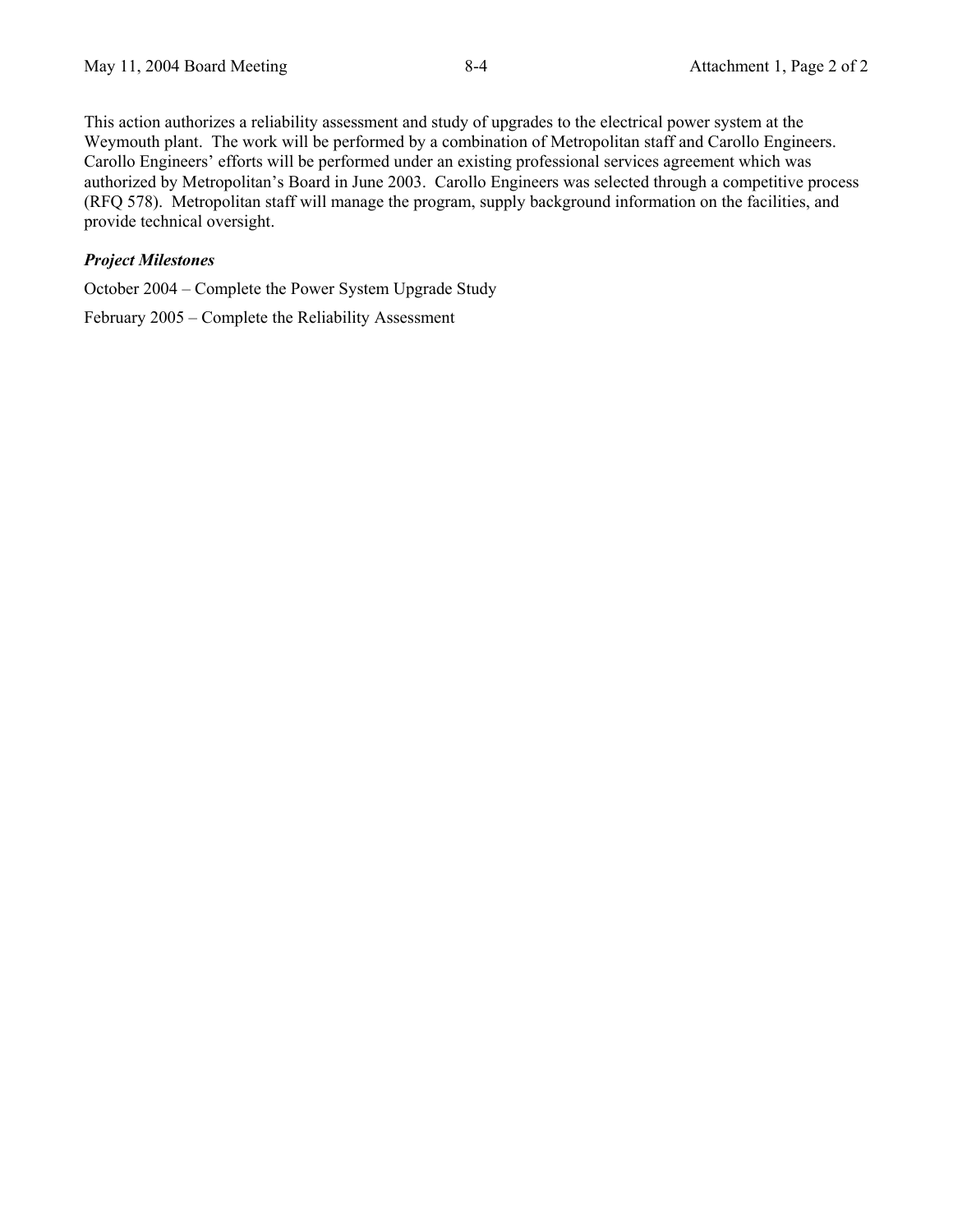# **Financial Statement**

A breakdown of Action No. 9 for Appropriation No. 15369 for the Weymouth Filtration Plant Improvements Program is as follows:

|                                            | <b>Previous</b><br><b>Total</b><br>Appropriated<br><b>Amount</b><br>(Apr. 2004) | <b>Current</b><br><b>Board</b><br><b>Action No. 9</b><br>(May 2004) | <b>New Total</b><br>Appropriated<br>Amount |
|--------------------------------------------|---------------------------------------------------------------------------------|---------------------------------------------------------------------|--------------------------------------------|
| Labor                                      |                                                                                 |                                                                     |                                            |
| Studies and Investigations                 | 846,000<br>\$                                                                   | \$277,000                                                           | 1,123,000<br>\$                            |
| Design and Specifications                  | 518,000                                                                         | $\boldsymbol{0}$                                                    | 518,000                                    |
| Owner Costs (Program management, start-up) | 1,120,000                                                                       | 30,000                                                              | 1,150,000                                  |
| Construction Inspection and Support        | 674,000                                                                         | $\boldsymbol{0}$                                                    | 674,000                                    |
| Metropolitan Installation and Construction | 784,000                                                                         | $\boldsymbol{0}$                                                    | 784,000                                    |
| Materials and Supplies                     | 692,000                                                                         | $\theta$                                                            | 692,000                                    |
| Incidental Expenses                        | 40,000                                                                          | 8,000                                                               | 48,000                                     |
| Professional/Technical Services            | 2,145,000                                                                       |                                                                     | 2,287,000                                  |
| Carollo Engineers                          |                                                                                 | 142,000                                                             |                                            |
| Contracts                                  | 5,780,735                                                                       | $\theta$                                                            | 5,780,735                                  |
| <b>Remaining Budget</b>                    | 1,866,265                                                                       | 68,000                                                              | 1,934,265                                  |
| <b>Total</b>                               | \$14,466,000                                                                    | \$525,000                                                           | \$14,991,000                               |

## **Funding Request**

| <b>Program Name:</b>                 | Weymouth Filtration Plant Improvements Program |                                  |                                |  |
|--------------------------------------|------------------------------------------------|----------------------------------|--------------------------------|--|
| <b>Source of Funds:</b>              | Construction Funds (Pay-As-You-Go Fund)        |                                  |                                |  |
| <b>Appropriation No.:</b>            | 15369                                          | <b>Board Action No.:</b>         | 9                              |  |
| <b>Requested Amount:</b>             | S<br>525,000                                   | <b>Capital Program No.:</b>      | 15369-I                        |  |
| <b>Total Appropriated</b><br>Amount: | \$14,991,000                                   | <b>Capital Program Page No.:</b> | $E-75$                         |  |
| <b>Total Program Estimate:</b>       | \$68,252,000                                   | <b>Program Goal:</b>             | I – Infrastructure Reliability |  |